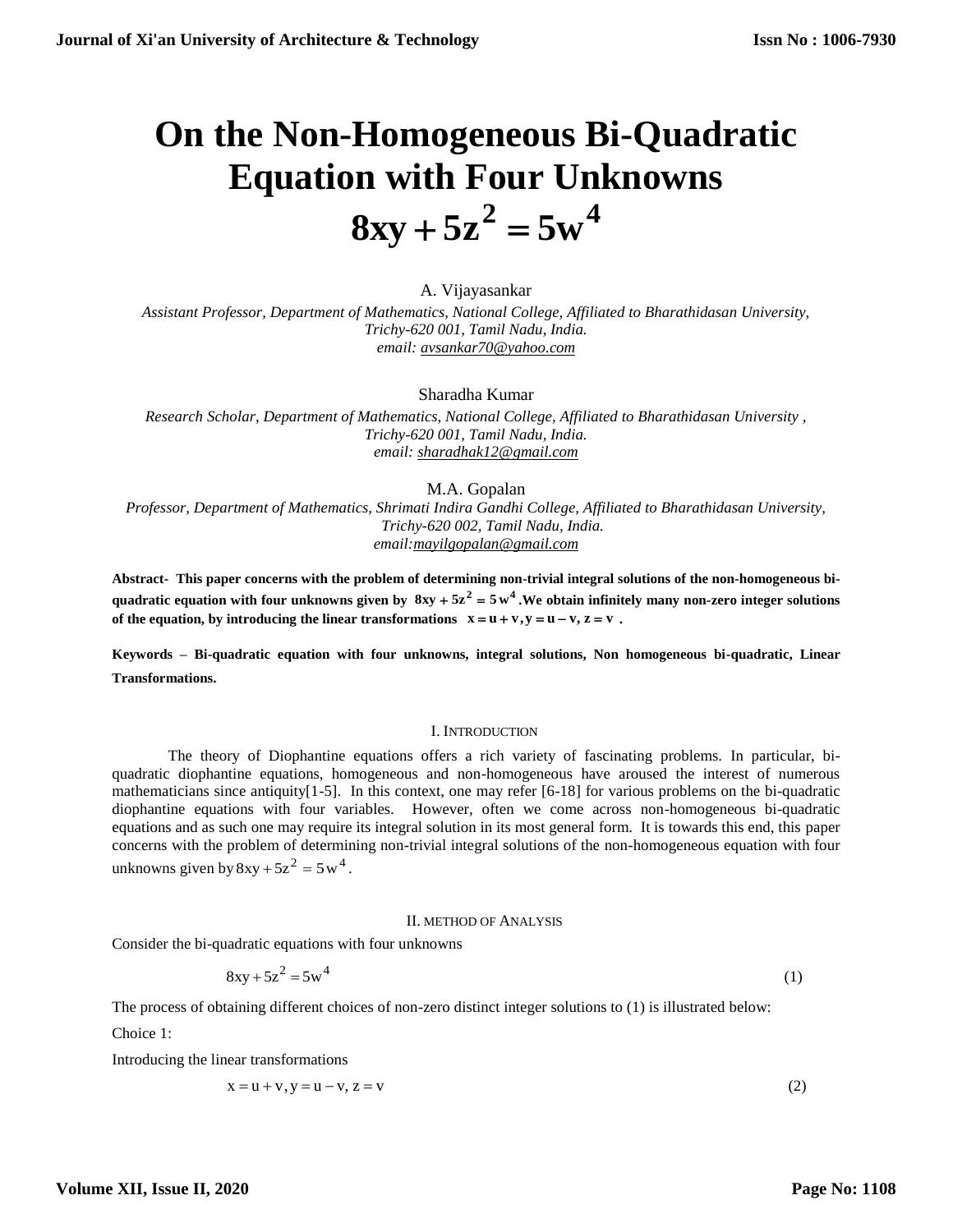in (1), it is written as

$$
8u^2 - 3v^2 = 5w^4 \tag{3}
$$

Again, employing the linear transformations

$$
u = X + 3T, \quad v = X + 8T \tag{4}
$$

(3) is written as

$$
X^2 - 24T^2 = w^4 \tag{5}
$$

Express (5) as the system of double equations as shown in Table 1 below:

**Table 1: System of Double Equations**

| <b>System</b> |        | П  | Ш  | IV  |
|---------------|--------|----|----|-----|
| $X + w^2$     | $6T^2$ | 8T | 6T | 12T |
| $X - w^2$     |        | 3T | 4T | 2T  |

**Consider system I**. Solving for X and w , we get

$$
X = 3T^2 + 2\tag{6}
$$

$$
w^2 = 3T^2 - 2 \tag{7}
$$

Now , observe that (7) is a negative Pellian equation whose solutions are obtained as illustrated below: The smallest positive integer solution to (7) is

$$
T_0 = 1 \, , \, w_0 = 1 \tag{8}
$$

To obtain the other solutions to (7), consider the corresponding Pellian equation

$$
w^2 = 3T^2 + 1 \tag{9}
$$

The smallest positive integer solution to (9) is

$$
\widetilde{T}_0 = 1 , \ \widetilde{w}_0 = 2
$$

whose, general solution is given by

$$
\tilde{w}_n = \frac{1}{2} f_n , \ \tilde{T}_n = \frac{1}{2\sqrt{3}} g_n
$$
\nwhere,  $f_n = (2 + \sqrt{3})^{n+1} + (2 - \sqrt{3})^{n+1}$   
\n $g_n = (2 + \sqrt{3})^{n+1} - (2 - \sqrt{3})^{n+1}, n = 0, 1, 2, ....$ 

Applying Brahmagupta lemma between the solutions  $(T_0, w_0)$  and  $(\tilde{T}_n, \tilde{w}_n)$ , the other integer solutions of (7) are given by

$$
T_{n+1} = \frac{1}{2} f_n + \frac{1}{2\sqrt{3}} g_n
$$
\n(10)

$$
w_{n+1} = \frac{1}{2} f_n + \frac{\sqrt{3}}{2} g_n
$$
 (11)

Using  $(10)$  in  $(6)$ , we have

# **Volume XII, Issue II, 2020**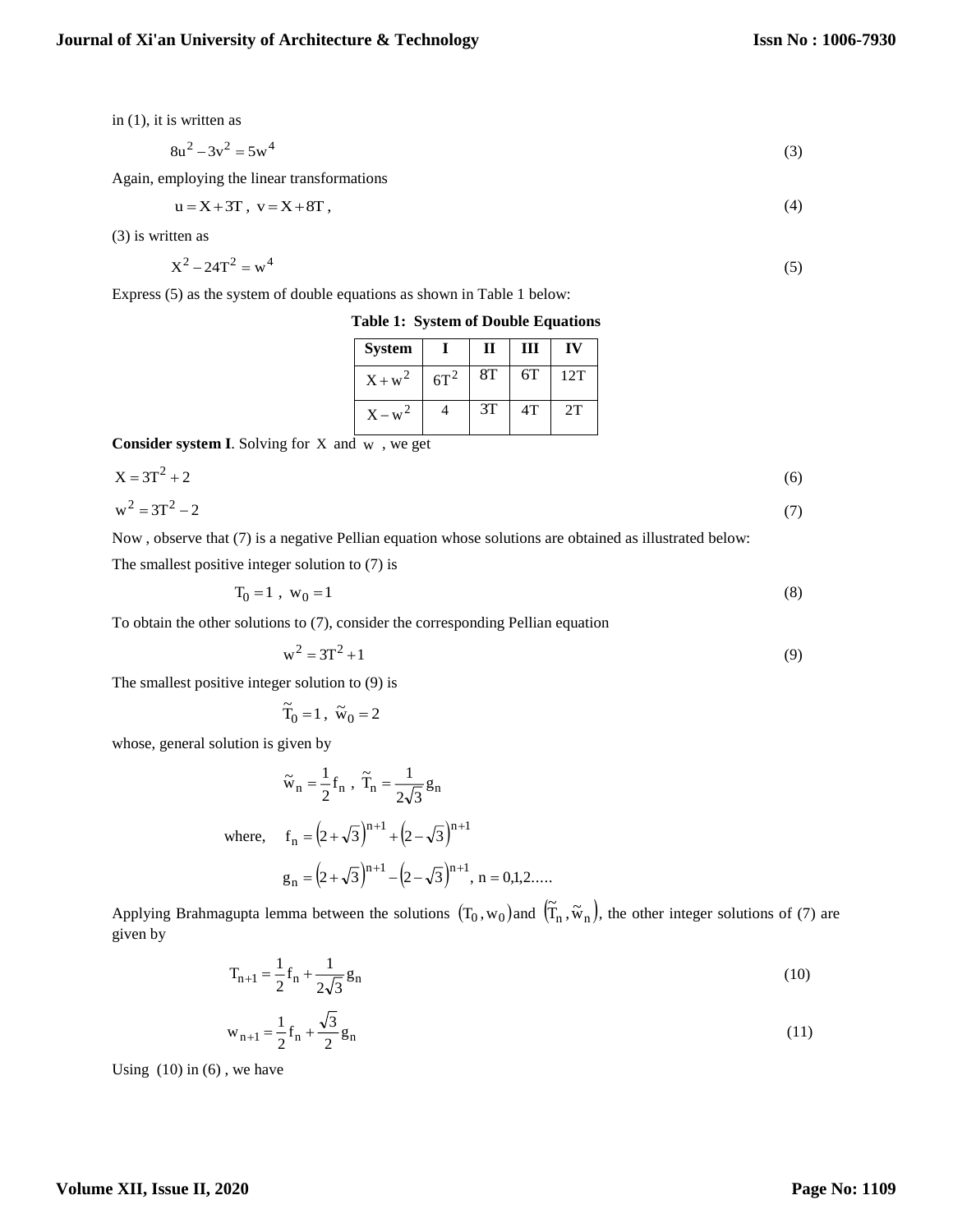$$
X_{n+1} = 3\left(\frac{1}{2}f_n + \frac{1}{2\sqrt{3}}g_n\right)^2 + 2
$$

In view of  $(4)$  and  $(2)$ , the values of x, y and z are represented by

$$
x_{n+1} = 6\left(\frac{1}{2}f_n + \frac{1}{2\sqrt{3}}g_n\right)^2 + 11\left(\frac{1}{2}f_n + \frac{1}{2\sqrt{3}}g_n\right) + 4
$$
  
\n
$$
y_{n+1} = -5\left(\frac{1}{2}f_n + \frac{1}{2\sqrt{3}}g_n\right)
$$
  
\n
$$
z_{n+1} = 3\left(\frac{1}{2}f_n + \frac{1}{2\sqrt{3}}g_n\right)^2 + 8\left(\frac{1}{2}f_n + \frac{1}{2\sqrt{3}}g_n\right) + 2
$$
\n(12)

Thus, (12) and (11) represent the integer solutions to (1)

**Consider system II**. Solving for X and w, we get

$$
X = \frac{11T}{2} , \quad w^2 = \frac{5T}{2}
$$

Taking

$$
T = 10k^2
$$

we have

$$
X = 55k^2
$$
  
w = 5k (13)

In view of  $(4)$  and  $(2)$ , the values of  $x$ , y and  $z$  are represented by

$$
x = 220k^2, y = -50k^2, z = 135k^2
$$
 (14)

Thus, (14) and (13) represent the integer solutions to (1)

**Consider system III**. Solving for X and w, we get

 $X = 5T$ ,  $w^2 = T$ 

Taking

 $T = k^2$ 

we have

$$
X = 5k^2
$$
  
w = k (15)

In view of  $(4)$  and  $(2)$ , the values of  $x$ , y and  $z$  are represented by

$$
x = 21k^2, y = -5k^2, z = 13k^2
$$
 (16)

Thus, (16) and (15) represent the integer solutions to (1).

**Consider system IV**. Solving for X and w, we get

$$
X = 7T \ , \quad w^2 = 5T
$$

Taking

 $T = 5k^2$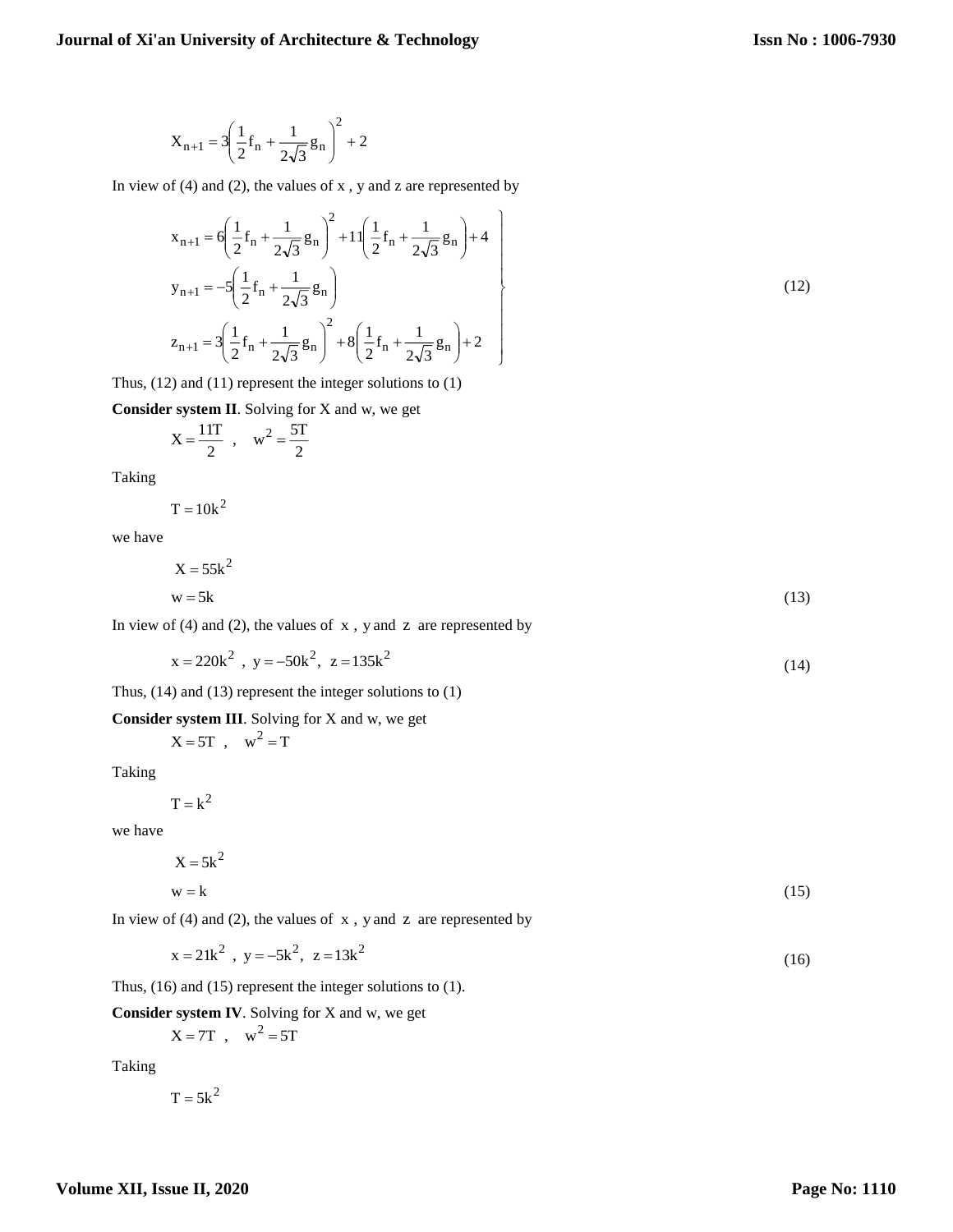we have

$$
X = 35k^2
$$
  
 
$$
w = 5k
$$
 (17)

In view of  $(4)$  and  $(2)$ , the values of  $x$ , y and  $z$  are represented by

$$
x = 125k^2, y = -25k^2, z = 75k^2
$$
 (18)

Thus, (17) and (18) represent the integer solutions to (1).

### **Choice 2**:

Introducing the linear transformation

$$
z = x - y \tag{19}
$$

in (1), it becomes

$$
5x^2 - 2xy + (5y^2 - 5w^4) = 0
$$
\n(20)

Considering  $(20)$  as a quadratic expression in x and solving for x, one obtains

$$
x = \frac{1}{5}(y \pm \beta) \tag{21}
$$

where

$$
\beta^2 = 25w^4 - 24y^2 \tag{22}
$$

Now, (22) is written in the form of ratio as

$$
\frac{\beta + w^2}{w^2 + y} = \frac{24(w^2 - y)}{\beta - w^2} = \frac{M}{N}, N > 0
$$

which is equivalent to the system of double equations

$$
N\beta + (N - M)w2 - My = 0
$$
\n(23)

$$
-M\beta + (24N + M)w^{2} - 24Ny = 0
$$
\n(24)

Applying the method of cross- multiplication between (23) and (24) we get

$$
\beta = M^2 - 24N^2 + 48MN
$$
\n(25)

$$
w^2 = M^2 + 24N^2 \tag{26}
$$

$$
y = -M^2 + 24N^2 + 2MN
$$
 (27)

Substituting (25) , (27) in (21) and taking the positive sign, we get

$$
x = 10MN
$$
 (28)

and from (19),

$$
z = M^2 - 24N^2 + 8MN
$$
 (29)

Now, observe that (26) is satisfied by

$$
M = 24s^2 - t^2, N = 2st
$$
 (30)

$$
w = 24s^2 + t^2 \quad \text{where } s, t \text{ are integers.} \tag{31}
$$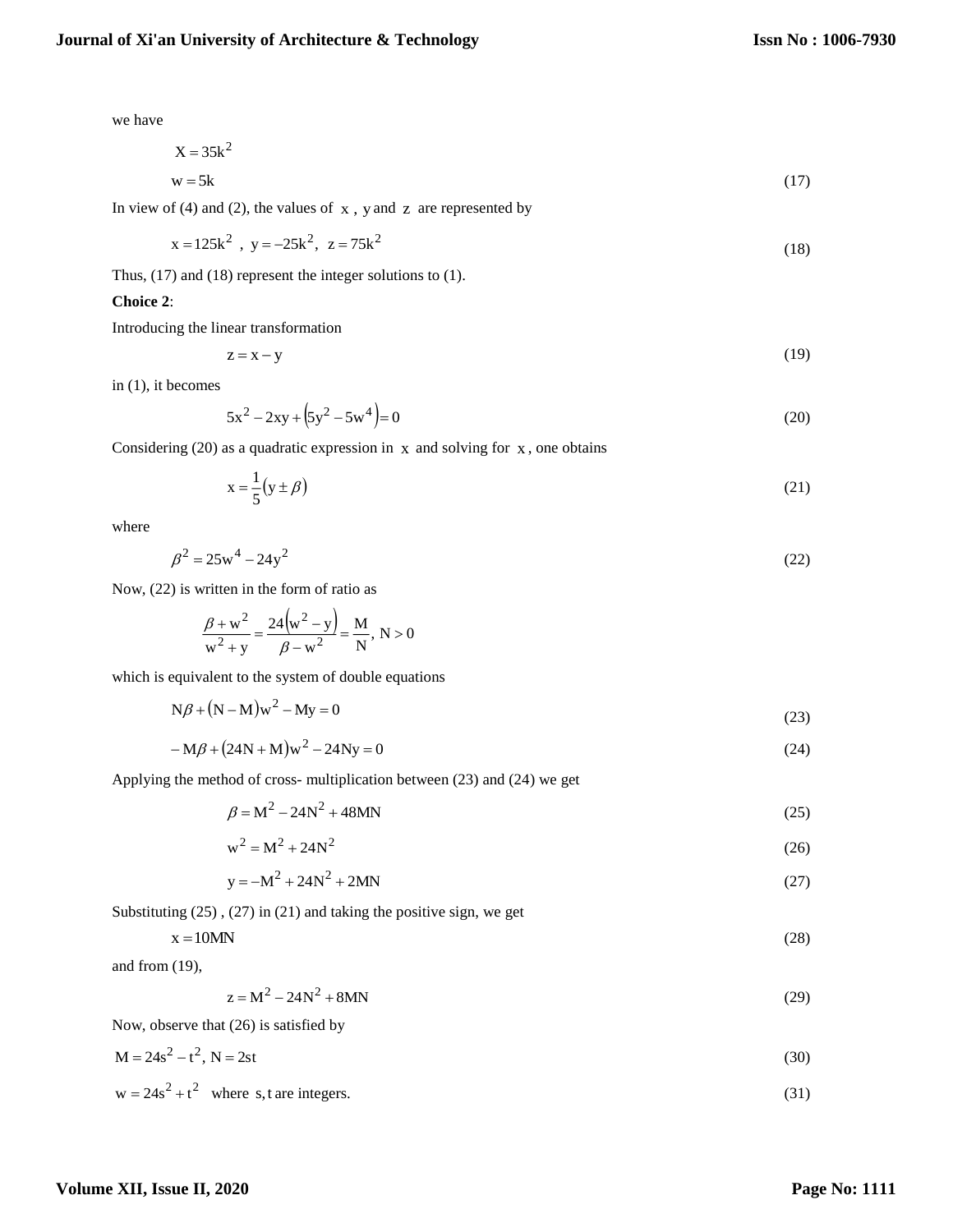Substituting (30) in (27), (28) & (29), we get

$$
x = 20st(24s2 - t2)
$$
  
\n
$$
y = -(24s2 - t2)2 + 96s2t2 + 4st(24s2 - t2)
$$
  
\n
$$
z = (24s2 - t2)2 - 96s2t2 + 16st(24s2 - t2)
$$
\n(32)

Thus, (31) and (32) give integer solutions of (1).

# **Note:**

It is to be noted that (22) is also expressed in the form of ratio's as follows:

i. 
$$
\frac{\beta + w^2}{24(w^2 + y)} = \frac{w^2 - y}{\beta - w^2} = \frac{M}{N}, N > 0
$$

ii. 
$$
\frac{\beta + w^2}{4(w^2 + y)} = \frac{6(w^2 - y)}{\beta - w^2} = \frac{M}{N}, N > 0
$$

iii. 
$$
\frac{\beta + w^2}{6(w^2 + y)} = \frac{4(w^2 - y)}{\beta - w^2} = \frac{M}{N}, N > 0
$$

iv. 
$$
\frac{\beta + w^2}{3(w^2 + y)} = \frac{8(w^2 - y)}{\beta - w^2} = \frac{M}{N}, N > 0
$$

v. 
$$
\frac{\beta + w^2}{8(w^2 + y)} = \frac{3(w^2 - y)}{\beta - w^2} = \frac{M}{N}, N > 0
$$

vi. 
$$
\frac{\beta + w^2}{2(w^2 + y)} = \frac{12(w^2 - y)}{\beta - w^2} = \frac{M}{N}, N > 0
$$

$$
2(w + y) = p -
$$
  

$$
\beta + w^2 = 2(w^2)
$$

vii.

$$
\frac{\beta + w^2}{12(w^2 + y)} = \frac{2(w^2 - y)}{\beta - w^2} = \frac{M}{N}, N > 0
$$

Solving each of the above ratio's as presented above, one obtains different sets of integer solutions to (1).

However, there are other sets of solutions to (26) leading to other choices of solutions to (1) that are illustrated below:

We can write (26) as the system of double equations as shown in following Table 2:

**Table 2: System of double equations**

| <b>System</b> |       |         | Ш      | IV |    | VI  |
|---------------|-------|---------|--------|----|----|-----|
| $w + M$       | $N^2$ | $12N^2$ | $6N^2$ | 8N | 6N | 12N |
| $W - M$       | 24    |         |        | 3N | 4N | 2N  |

For simplicity and brevity, we present below the integer solutions to (1) obtained on solving each of the above system of equations.

## **System I:**

$$
x = 40p(p2 - 6)
$$
  
\n
$$
y = -4(p2 - 6)2 + 96p2 + 8p(p2 - 6)
$$
  
\n
$$
z = 4(p2 - 6)2 - 96p2 + 32p(p2 - 6)
$$
  
\n
$$
w = 2p2 + 12
$$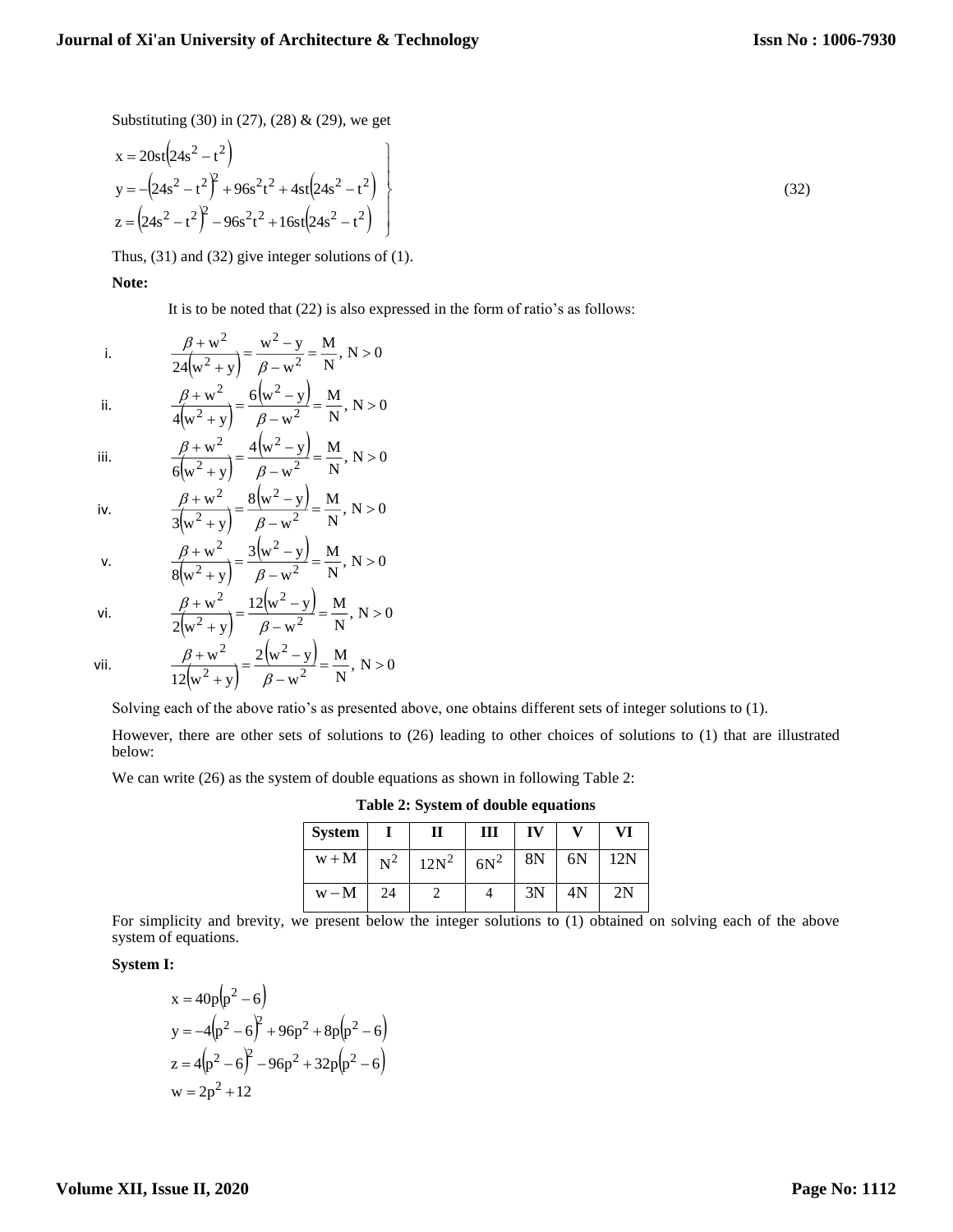# **System II:**

$$
x = 60N3 - 10N
$$
  
\n
$$
y = -(6N2 - 1)2 + 24N2 + 2N(6N2 - 1)
$$
  
\n
$$
z = (6N2 - 1)2 - 24N2 + 8N(6N2 - 1)
$$
  
\n
$$
w = 6N2 + 1
$$

**System III:**

$$
x = 10N(3N2 - 2)
$$
  
\n
$$
y = -(3N2 - 2)2 + 24N2 + 2N(3N2 - 2)
$$
  
\n
$$
z = (3N2 - 2)2 - 24N2 + 8N(3N2 - 2)
$$
  
\n
$$
w = 3N2 + 2
$$

**System IV:** 

$$
x = 100k^2
$$
,  $y = 91k^2$ ,  $z = 9k^2$ ,  $w = 11k$ 

**System V:**

$$
x = 10N^2
$$
,  $y = 25N^2$ ,  $z = 15N^2$ ,  $w = 5N$ 

**System VI:**

$$
x = 50N^2
$$
,  $y = 9N^2$ ,  $z = 41N^2$ ,  $w = 7N$ 

**Choice 3:**

Substituting

$$
x = 5 \times 2^{2\alpha - 1} y, \ (\alpha > 1)
$$
 (33)

in (1), It is written as

$$
(2^{2\alpha - 1} y)^2 + z^2 = w^4
$$
 (34)

Note that, the above equation is similar to the well-known pythagorean equation. Employing the most cited solutions of the Pythagorean equation, one obtains the following two sets of solution to (1):

**Set 1:**

$$
x = 5 * 23α uv (u2 – v2)
$$
  
\n
$$
y = 2uv * 2α (u2 – v2)
$$
  
\n
$$
z = 22α [ 4u2 v2 – (u2 – v2)2 ]
$$
  
\n
$$
w = 2α (u2 + v2)
$$

**Set 2:**

$$
x = 5 * 23α (6p2q2 – p4 – q4)
$$
  
\n
$$
y = 2α+1 (6p2q2 – p4 – q4)
$$
  
\n
$$
z = 16 * 22α * pq(p2 – q2)
$$
  
\n
$$
w = 2α+1 (p2 + q2)
$$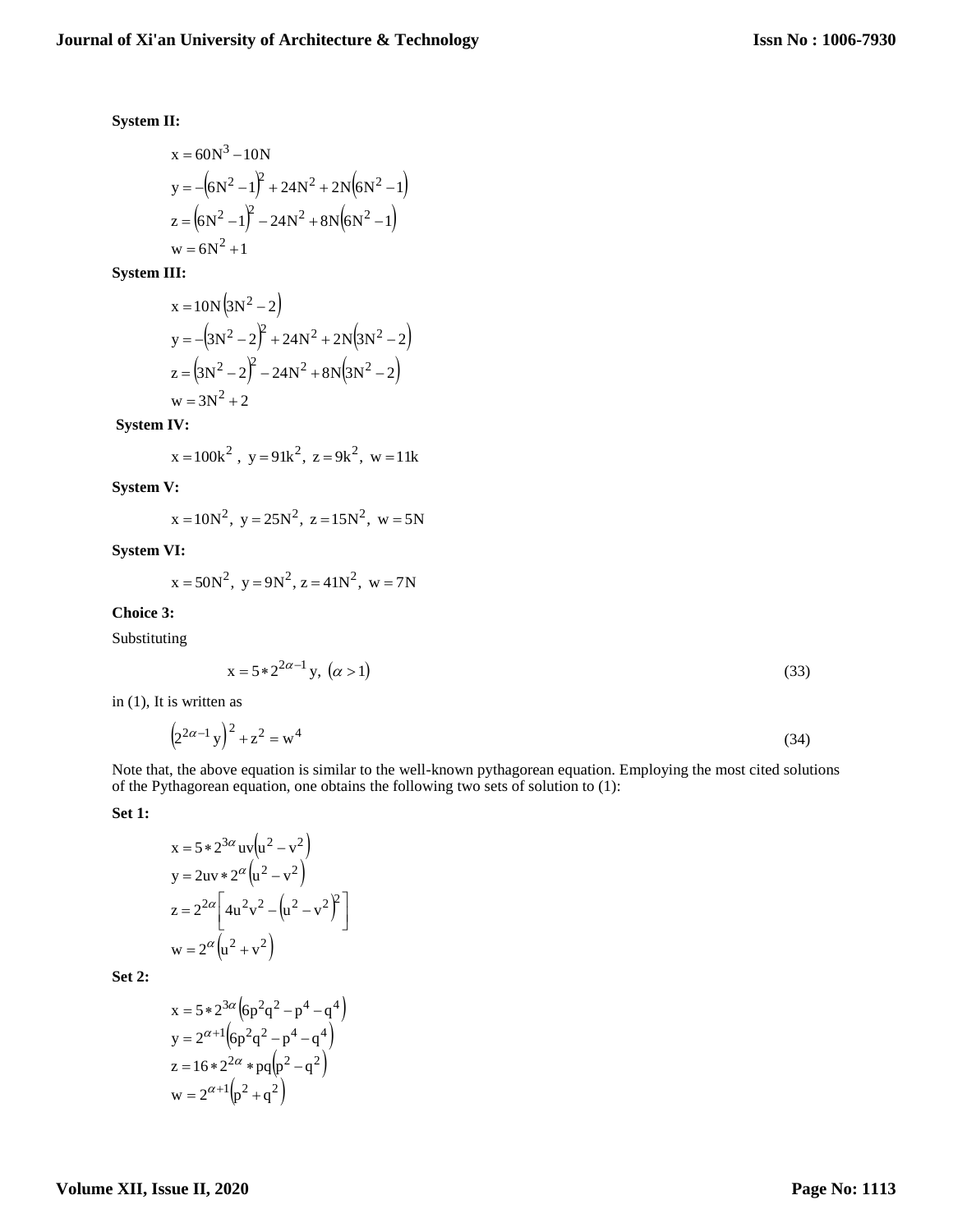When  $\alpha = 1$  in (33), the corresponding solutions to (1) are obtained as below:

**Set 3:**

$$
x = 10uv(u2 - v2)
$$
  
\n
$$
y = uv(u2 - v2)
$$
  
\n
$$
z = 4u2v2 - (u2 - v2)2
$$
  
\n
$$
w = u2 + v2
$$

**Set 4:**

$$
x = 10(6p2q2 - p4 - q4)
$$
  
\n
$$
y = (6p2q2 - p4 - q4)
$$
  
\n
$$
z = 16pq(p2 - q2)
$$
  
\n
$$
w = 2(p2 - q2)
$$

#### IV.CONCLUSION

In this paper, an attempt has been made to obtain many non-zero distinct integer solutions to the non-homogeneous bi-quadratic equation with four unknowns represented by  $8xy + 5z^2 = 5w^4$ . As bi-quadratic equations are rich in variety, the researchers may search for integer solutions to the other types of bi-quadratic equations with variables greater than or equal to four.

#### REFERENCES

- [1] Dickson L.E., "History of Theory of Numbers", *Chelsea publishing company, New York (1952).*
- [2] Mordell L.J., "Diophantine equations", *Academic press, London (1969)*.
- [3] Carmichael R.D., "The theory of numbers and Diophantine Analysis", *Dover publications, New York (1959)*.
- [4] Telang S.G., Number theory, *Tata Mc Graw Hill publishing company, New Delhi (1996)*.
- [5] Nigel, D. Smart, The Algorithmic Resolutions of Diophantine Equations, *Cambridge University press, London (1999).*
- [6] Gopalan M.A. and Pandichelvi V., On the Solutions of the Biquadratic equation  $(x^2 y^2)^2 = (z^2 1)^2 + w^4$ , paper presented in the *international conference on Mathematical Methods and Computation, Jamal Mohammed College, Tiruchirappalli, July 24-25, (2009).*
- [7] Gopalan M.A. and Shanmuganandham P., On the biquadratic equation  $x^4 + y^4 + z^4 = 2w^4$ , *Impact J.Sci tech, 4(4): 111-115, (2010).*
- [8] Gopalan M.A. and Sangeetha G., Integral solutions of Non-homogeneous Quadratic equation  $x^4 y^4 = (2\alpha^2 + 2\alpha + 1)(z^2 w^2)$ , *Impact J.Sci Tech, 4(3): 15-21, (2010).*
- [9] Gopalan M.A. and Padma R., Integral solution of Non-homogeneous Quartic equation  $x^4 y^4 = z^2 w^2$ , *Antarctica J. Math., 7(4)*: *371-377, (2010).*
- [10] Gopalan M.A. and Shanmuganandham P.,. On the Biquadratic Equation  $x^4 + y^4 + (x + y)z^3 = 2(k^2 + 3)^{2n} w^4$ , *Bessel J. Math., 2(2): 87-91*, *(2012).*
- [11] Gopalan M.A. and Sivakami B., Integral solutions of bi-quadratic equation with four unknowns  $x^3 + y^3 + z^3 = 3xyz + 2(x + y)w^3$ , *Antarctica J. Math., 10(2): 151-159, (2013).*
- [12] Gopalan M.A., Vidhyalakshmi S. and Kavitha A., Integral solutions to the bi-quadratic equation with four unknowns  $(x+y+z+w)^2 = xyzw+1$ , *IOSR*, 7(4): 11-13, (2013).
- [13] Vidhyalakshmi S., Gopalan M.A. and Kavitha A., On the integral points of the biquadratic equation with four unknowns  $(x-y)(x^2+y^2)+(x^2-xy+y^2)z=12zw^3$ , *SJPMS, 1(1): 19-21, (2014).*
- [14] Meena K., Vidhyalakshmi S., Gopalan M.A. and Aarthy Thangam S., On the biquadratic equation with four unknowns  $x^3 + y^3 = 39zw^3$ , *International Journal of Engineering Research Online (ijoer), 2(1): 57-60, (2014).*
- [15] Gopalan M.A., Sangeetha V. and Manjusomanath,. Integer solutions of non-homogeneous bi-quadratic equation with four unknowns  $4(x^3 + y^3) = 31(k^2 + 3s^2)zw^3$ , Jamal Academic Research Journal, special issue: 296-299, (2015).
- [16] Gopalan M.A., Vidhyalakshmi S. and Thiruniraiselvi N., On the homogeneous biquadratic equation with four unknowns  $x^4 + y^4 + z^4 = 32w^4$ , *Scholars Bulletin, 1(7): 177-182, (2015).*
- [17] Gopalan M.A., Vidhyalakshmi S., Thiruniraiselvi N., On the non-homogeneous biquadratic equation with four unknowns  $2(x^3+y^3)z^3 = 2(x^2+y^2)z+10(x+y)w^3$ , Jamal Academic Research Journal, special issue: 291-294, (2016).